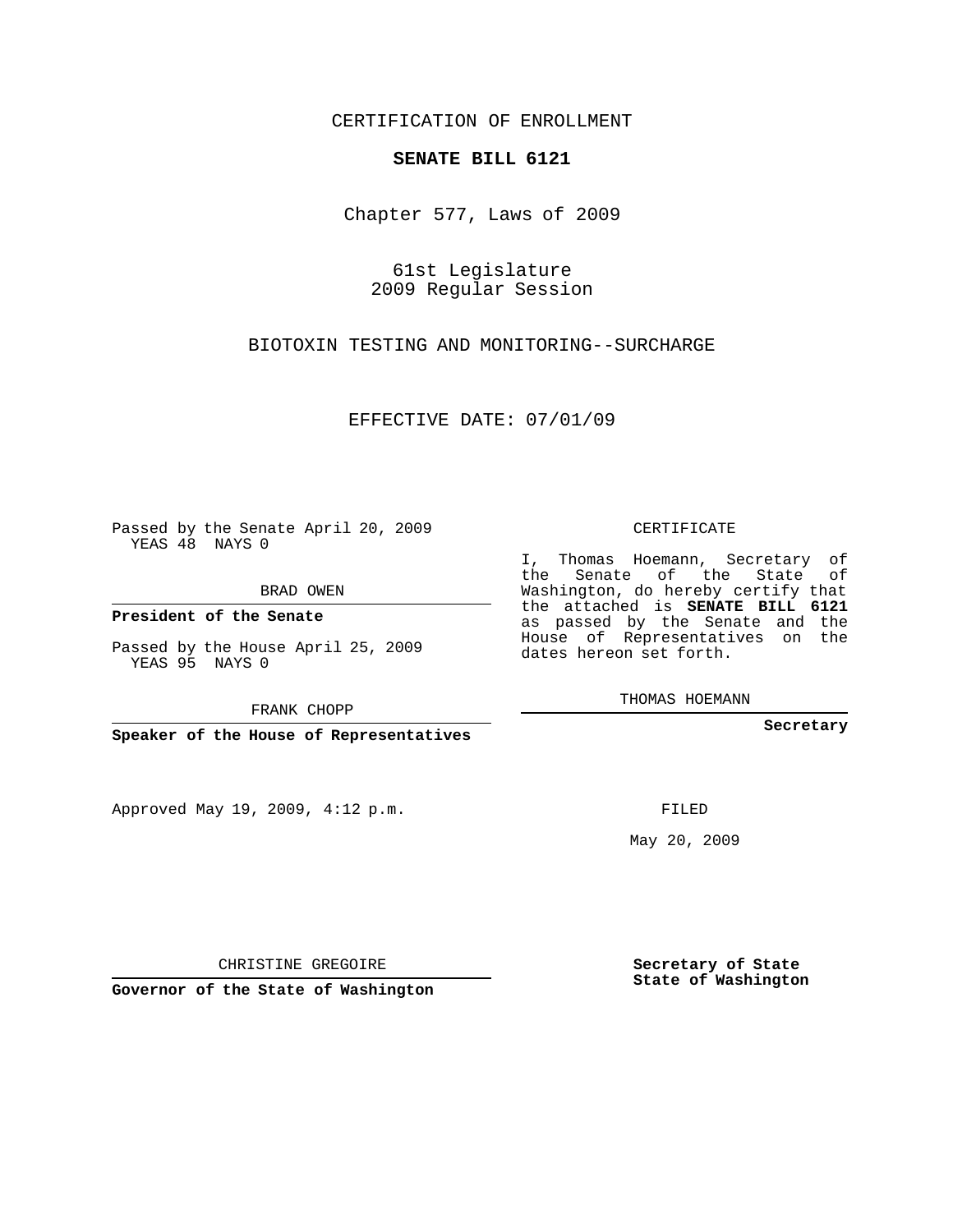## **SENATE BILL 6121** \_\_\_\_\_\_\_\_\_\_\_\_\_\_\_\_\_\_\_\_\_\_\_\_\_\_\_\_\_\_\_\_\_\_\_\_\_\_\_\_\_\_\_\_\_

\_\_\_\_\_\_\_\_\_\_\_\_\_\_\_\_\_\_\_\_\_\_\_\_\_\_\_\_\_\_\_\_\_\_\_\_\_\_\_\_\_\_\_\_\_

Passed Legislature - 2009 Regular Session

**State of Washington 61st Legislature 2009 Regular Session By** Senators Tom, Zarelli, and Keiser; by request of Department of Health Read first time 03/11/09. Referred to Committee on Ways & Means.

 AN ACT Relating to the surcharge to fund biotoxin testing and monitoring; amending RCW 77.32.555; providing an effective date; and declaring an emergency.

BE IT ENACTED BY THE LEGISLATURE OF THE STATE OF WASHINGTON:

 **Sec. 1.** RCW 77.32.555 and 2005 c 416 s 1 are each amended to read as follows:

 (1) In addition to the fees authorized in this chapter, the department shall include a surcharge to fund biotoxin testing and monitoring by the department of health of beaches used for recreational shellfishing, and to fund monitoring by the Olympic region harmful algal bloom program of the Olympic natural resources center at the University of Washington. A surcharge of three dollars applies to resident and nonresident shellfish and seaweed licenses as authorized by RCW 77.32.520(3) (a) and (b); a surcharge of two dollars applies to resident and nonresident adult combination licenses as authorized by RCW 77.32.470(2)(a); a surcharge of two dollars applies to annual resident and nonresident razor clam licenses as authorized by RCW 77.32.520(4); and a surcharge of one dollar applies to the three-day razor clam license authorized by RCW 77.32.520(5). Amounts collected